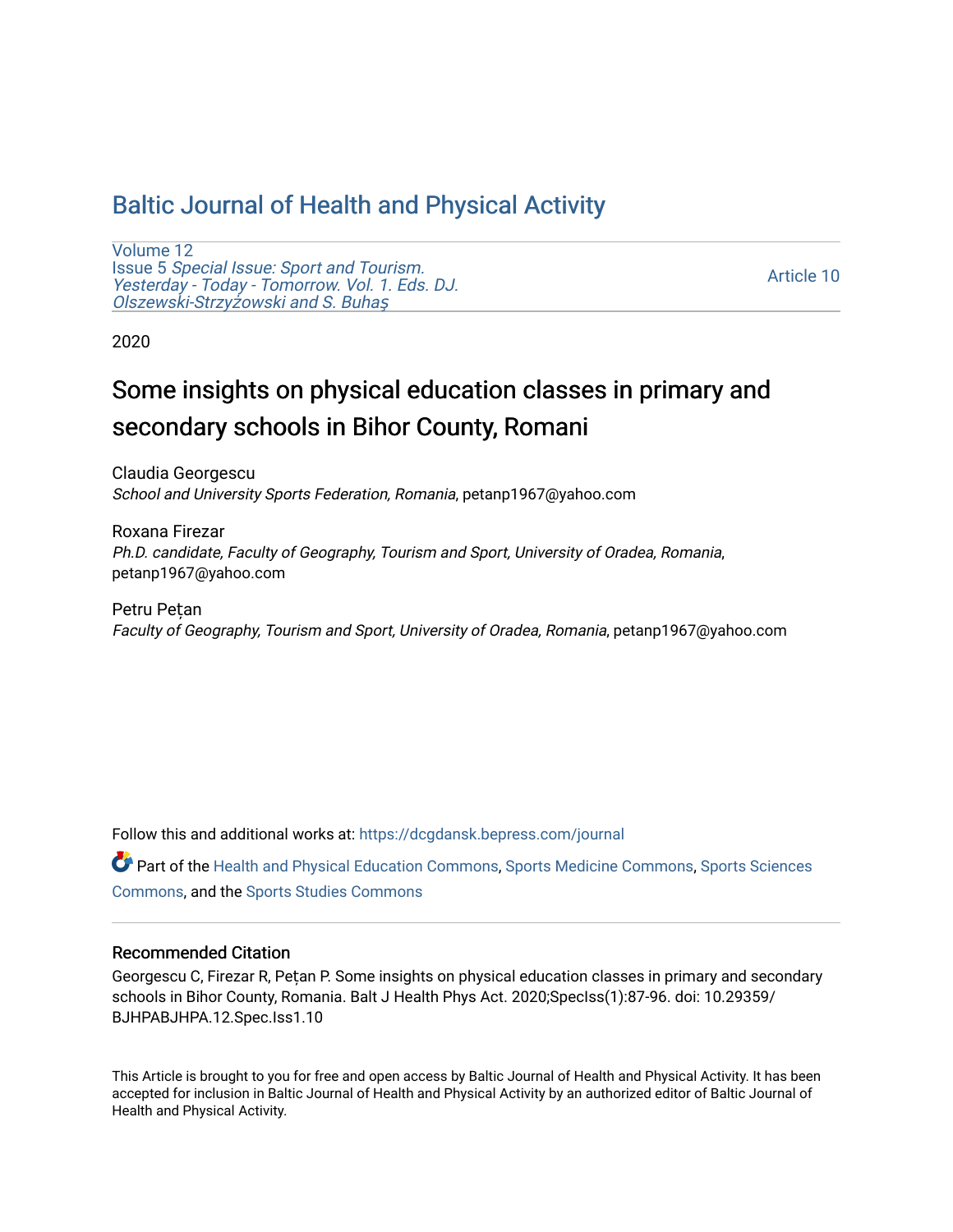# **Some insights on physical education classes in primary and secondary schools in Bihor County, Romania**

#### **Authors' Contribution:**

- **A** Study Design
- **B** Data Collection **C** Statistical Analysis
- **D** Data Interpretation
- **E** Manuscript Preparation
- **F** Literature Search
- **G** Funds Collection

L

#### **Claudia Georgescu1 ABCDEF, Roxana (Tătar) Firezar2 ABCDEF, Petru Pețan3 ABCDEF**

<sup>1</sup> School and University Sports Federation, Romania

- <sup>2</sup> Ph.D. candidate, Faculty of Geography, Tourism and Sport, University of Oradea, Romania
- <sup>3</sup> Faculty of Geography, Tourism and Sport, University of Oradea, Romania

| abstract                     |                                                                                                                                                                                                                                                                                                                                                                                          |
|------------------------------|------------------------------------------------------------------------------------------------------------------------------------------------------------------------------------------------------------------------------------------------------------------------------------------------------------------------------------------------------------------------------------------|
| <b>Background:</b>           | The paper presents some insights into the organisation of physical education classes in primary and<br>secondary (lower secondary level) schools in Bihor county, Romania.                                                                                                                                                                                                               |
| <b>Material and methods:</b> | The analyses are descriptive and address sports games played in physical education classes, time<br>allotted to these classes, and also the quality of present sports infrastructure in schools. Data were<br>collected by questionnaires applied to physical education teachers from primary and secondary schools<br>in rural and urban areas, which were then descriptively analysed. |
| <b>Results:</b>              | The results indicate an insufficient number of physical education hours established in the primary and<br>secondary school curriculum. Conclusions. There is a need to improve the quality of sports infrastructure<br>and facilities in schools (synthetic sports fields, multisport fields, etc.), both through the involvement of<br>school management and local public authorities.  |
| <b>Conclusions:</b>          | There is a need to improve the quality of sports infrastructure and facilities in schools (synthetic sports<br>fields, multisport fields, etc.), both through the involvement of school management and local public<br>authorities.                                                                                                                                                      |
| Key words:                   | physical education classes, primary and secondary schools, sports games, sports infrastructure,<br>physical education teachers.                                                                                                                                                                                                                                                          |
| .                            |                                                                                                                                                                                                                                                                                                                                                                                          |

#### **article details**

|                               | Article statistics: Word count: 2,745; Tables: 0; Figures: 7; References: 36                                                                                                                                                                                                                                                                                                                                                                                                                                                                                                                                                                                                                                                                                                                                                                                  |
|-------------------------------|---------------------------------------------------------------------------------------------------------------------------------------------------------------------------------------------------------------------------------------------------------------------------------------------------------------------------------------------------------------------------------------------------------------------------------------------------------------------------------------------------------------------------------------------------------------------------------------------------------------------------------------------------------------------------------------------------------------------------------------------------------------------------------------------------------------------------------------------------------------|
|                               |                                                                                                                                                                                                                                                                                                                                                                                                                                                                                                                                                                                                                                                                                                                                                                                                                                                               |
|                               | Received: June 2020; Accepted: August 2020; Published: November 2020                                                                                                                                                                                                                                                                                                                                                                                                                                                                                                                                                                                                                                                                                                                                                                                          |
| <b>Full-text PDF:</b>         | http://www.balticsportscience.com                                                                                                                                                                                                                                                                                                                                                                                                                                                                                                                                                                                                                                                                                                                                                                                                                             |
| Copyright                     | © Gdansk University of Physical Education and Sport, Poland                                                                                                                                                                                                                                                                                                                                                                                                                                                                                                                                                                                                                                                                                                                                                                                                   |
| Indexation:                   | Celdes, Clarivate Analytics Emerging Sources Citation Index (ESCI), CNKI Scholar (China National Knowledge<br>Infrastructure), CNPIEC, De Gruyter - IBR (International Bibliography of Reviews of Scholarly Literature in<br>the Humanities and Social Sciences), De Gruyter - IBZ (International Bibliography of Periodical Literature<br>in the Humanities and Social Sciences), DOAJ, EBSCO - Central & Eastern European Academic Source, EBSCO<br>- SPORTDiscus, EBSCO Discovery Service, Google Scholar, Index Copernicus, J-Gate, Naviga (Softweco, Primo<br>Central (ExLibris), ProQuest - Family Health, ProQuest - Health & Medical Complete, ProQuest - Illustrata: Health<br>Sciences, ProQuest - Nursing & Allied Health Source, Summon (Serials Solutions/ProQuest, TDOne (TDNet), Ulrich's<br>Periodicals Directory/ulrichsweb, WorldCat (OCLC) |
| Fundina:                      | This research received no specific grant from any funding agency in the public, commercial, or not-for-profit sectors.                                                                                                                                                                                                                                                                                                                                                                                                                                                                                                                                                                                                                                                                                                                                        |
| <b>Conflict of interests:</b> | Authors have declared that no competing interest exists.                                                                                                                                                                                                                                                                                                                                                                                                                                                                                                                                                                                                                                                                                                                                                                                                      |
| Corresponding author:         | Petru Petan, Universitatii street, no. 1, Oradea, Romania. Phone: +40 746 101846 E-mail: petanp1967@yahoo.com                                                                                                                                                                                                                                                                                                                                                                                                                                                                                                                                                                                                                                                                                                                                                 |
| <b>Open Access License:</b>   | This is an open access article distributed under the terms of the Creative Commons Attribution-Non-Commercial-No-<br>Derivatives 4.0 International (https://creativecommons.org/licenses/by-nc-nd/4.0/), which permits use, distribution<br>and reproduction in any medium, provided the original work is properly cited, the use is non-commercial and is<br>otherwise in compliance with the license.                                                                                                                                                                                                                                                                                                                                                                                                                                                       |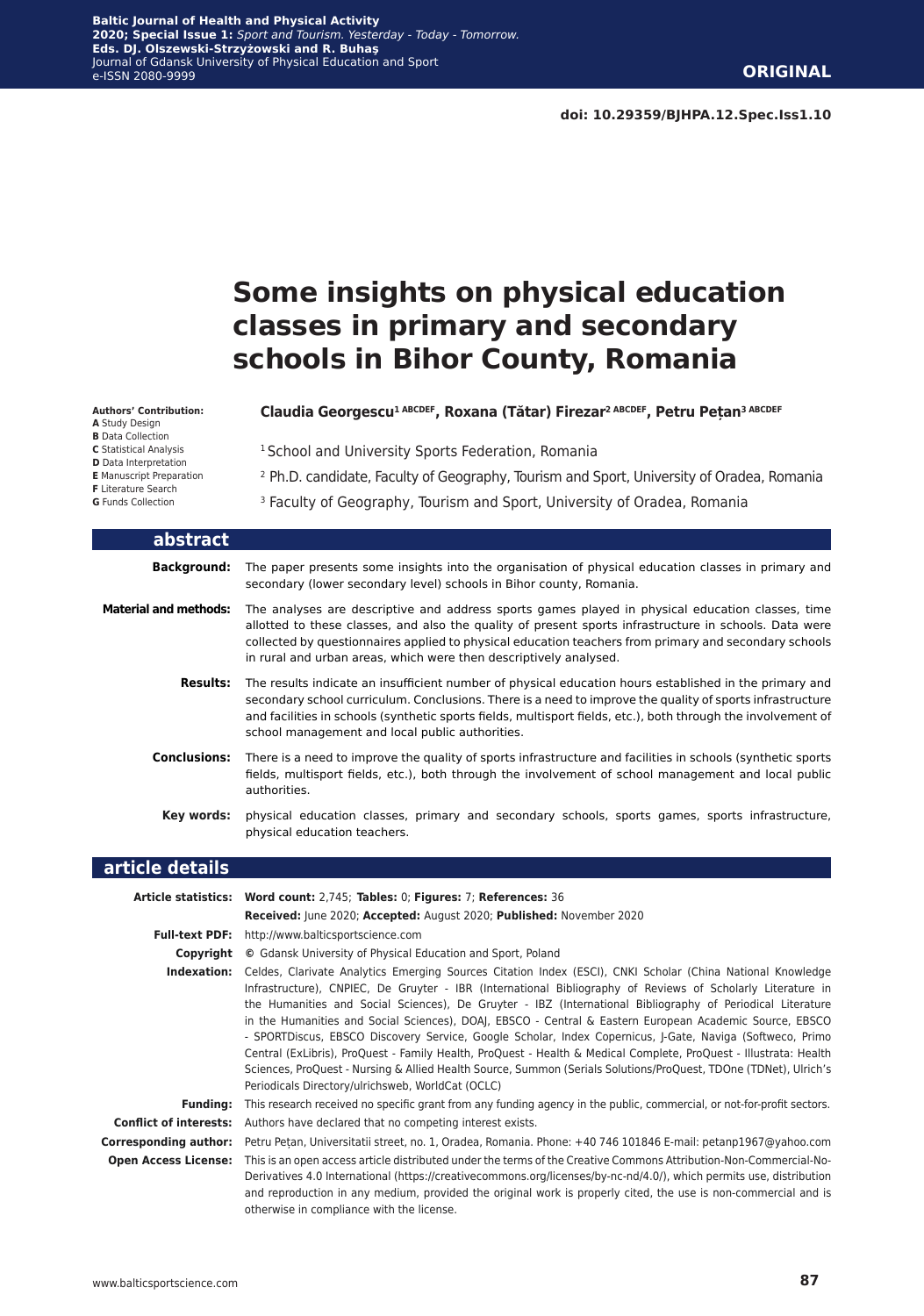## **introduction**

Promoting a healthy lifestyle must be the main goal of both physical education and sports. However, very little is known about the relationship between different lifestyles and patterns of physical activity among young people [1–3]. Physical activity and sports can improve health, develop a healthy lifestyle, establish and maintain social relationships [4– 6]. These aspects must be addressed by the content of physical education classes[7]. Lack of physical activity can negatively contribute to health, favouring the occurrence of certain diseases (diabetes, obesity etc.). In this context, certain strategies must be established by competent institutions as well as through school syllabus in order to promote a healthy lifestyle and ensure an optimal mental and physical status [8–10]. Physical activity is a determinant factor of physical and mental health. Regular physical activity has benefits on individual's wellbeing and positively influences social relationships. Physical activity can also be an active way of spending free time [11, 12]. Unfortunately, more than 60% of adults worldwide do not attain recommended levels of physical activity [13–15].

The paper addresses an important topic at both community and society level: the schedule of physical education classes in the pre-university curriculum in Romania [16]. The importance of investigating this topic stems from the need to ensure the highest possible level of health among students [17]. In formal education, sport, developed through optimal physical education classes, reduces sedentary lifestyle and increases students' physical wellbeing [18]. The present paper considers a brief analysis of the literature on the formal organisation of physical education classes at pre-university level in Romania, detailing aspects such as the optimal number of hours dedicated to physical education in the school curriculum, or primarily sports games played during these classes. Also, special attention is paid to the need for quality sports infrastructure in schools, especially the need for synthetic or multisport sports fields and gyms for physical activities [19, 20]. Furthermore, the methodological framework of the research is presented, followed by a brief presentation of socio-demographic characteristics of respondents. Data are subsequently analysed, and research results are presented and discussed. Eventually, the main conclusions of the study are summarised.

#### **Legislative aspects of physical education and sports in primary and secondary schools in Romania**

The content of physical education classes, the way in which they influence the health status of primary and secondary school students is a problem faced by many countries in the European Union, including Romania [21, 22]. Researchers state that this level lays the foundation for lifelong physical activity, as well as more complex future activities, such as sports [23–28]. Also, physical education classes as well as a balance of time allotted must ensure the continuity of physical activities from primary to secondary school [29]. Physical education and sports in primary and secondary schools in Romania is regulated by the National Education Law no. 1/2011 [30] and is based on a school curriculum approved by the Order of the Ministry of Education no. 4686/05.08.2003 (Annex 5) for grades I–II [31] as well as by the Order of the Ministry of Education 5003/02.12.2014 (Annex 2), regarding the approval of school curricula for primary education, grades III– IV [32]. According to these regulations, a number of objectives must be pursued at the primary level (grades I to IV):

- maintaining students' optimal health and increasing their ability to adapt to environmental factors,
- harmonising one's own physical development and preventing possible deviations,
- acquiring basic motor, applicative-utilitarian and sports skills,
- practising physical exercises and of different games and sports independently,
- manifesting the team and competition spirit based on a system of accepted rules,
- using specialised language for the development of physical activities and sports,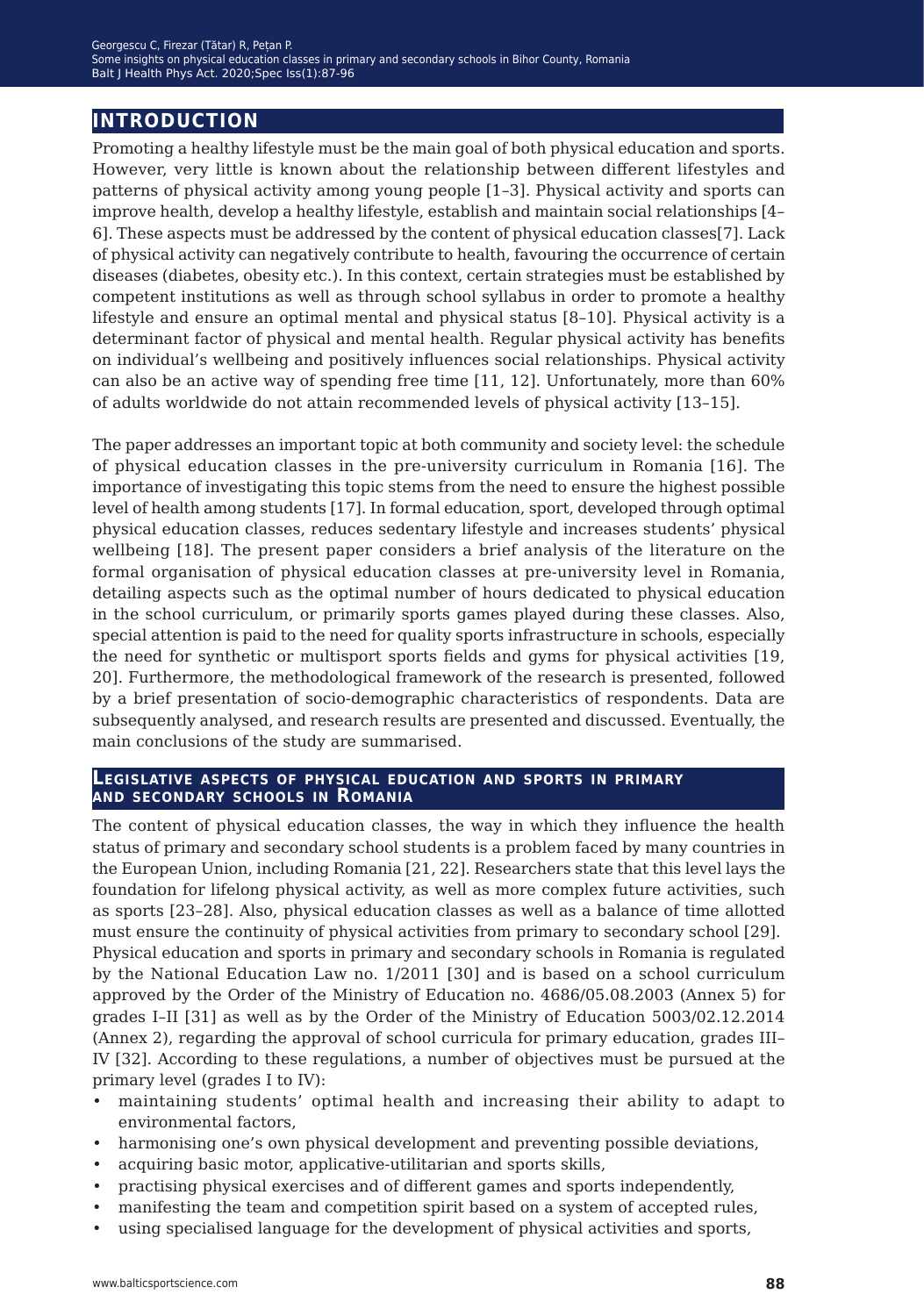- optimising the health state through physical activity as a result of a better function of the main body parts and systems (respiratory, circulatory, digestive systems, etc.), as well as of a better muscular dynamics,
- adopting an appropriate behaviour in interpersonal and group relationships, based on respect and fair-play in physical activities developed in and out of educational context.

At the lower secondary level, physical education and sports are regulated by the Order of the Ministry of Education no. 5097/09.09.2007 (Annex 5) [33]. According to these regulations, the following objectives must be pursued at the lower secondary level (grades V–VIII):

- practising physical education and sport to generate benefits for the health level which constitutes the base for an efficient practice of physical activity,
- using benefits generated by physical education and sports for motor skills and harmonious physical development,
- adopting an adequate behaviour by following specific rules during the organisation, practice and participation as a spectator in physical education and sports activities.

According to school curricula and the before-mentioned normative acts, at the primary and secondary level, 2 hours of physical education are allocated per week. In addition to achieving the aimed objectives, the structure of physical education classes also includes sports activities meant to stimulate students' interest in competition and implicitly in sports. Romanian authorities tend to minimise the importance and the role of physical education, a fact proved by Order no. 3309/02.03.2009, which limits the number of physical education hours to only one per week [34]. These regulations are in contradiction with the provisions and recommendations of the European Union. In fact, the European Union declared the year 2004 officially as the "European Year of Education through Sport". Therefore, the European Commission encourages the support of physical and sports activities through policy initiatives at the level of each member state. The best example in this regard is the European Parliament's resolution of 13 November 2007 on the role of sport in education (2007/2086) [35], which, among others:

- calls on member states to foresee a compulsory character to physical education in schools and high schools and to accept principles according to which at least three hours of physical education should be scheduled weekly, and schools should be encouraged to exceed this threshold depending on their possibilities;
- encourages member states to modernise and improve their physical education policies by ensuring, in particular, a balance between physical and intellectual activities in schools, to invest in sports facilities in schools and training centres, and to take necessary measures to render sports facilities and school curriculum accessible to all students, paying due attention to those with disabilities; suggests the support for a wide range of sports activities, so that all students have a real chance to practice different sports; calls on member states to agree on the need to increase the number of physical education hours in schools; calls on member states to promote the recognition of institutions and organisations that contribute to a better integration of sports activities in the educational system; agrees to financial benefits for sports clubs that have collaboration agreements with schools, educational institutions, youth centres and other voluntary or community organisations involved in lifelong learning projects;
- calls on member states to ensure adequate conditions for compliance with minimum number of physical education hours, given that constant physical activity significantly reduces health care expenditures.

Based on these regulations, one can observe the importance given by European Union bodies to the number of physical education hours, and also to the quality and calibration of sports infrastructure to students' educational and performance needs. Research outlines that sport infrastructure implies both physical and human aspects [36].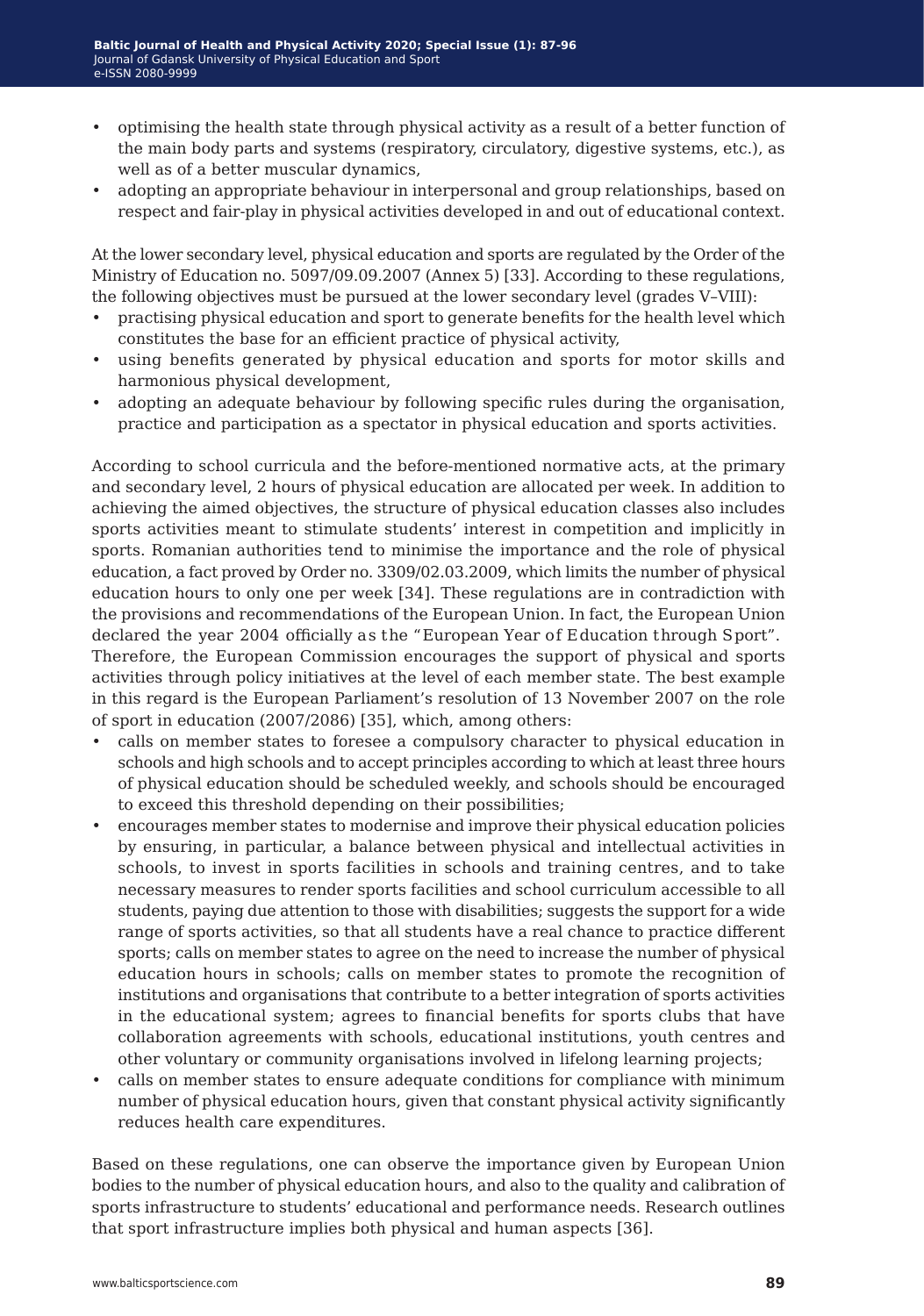## **material and methods**

*Research objectives.* The general research objective was outlined based on the study topic: describing the organisation of physical education classes at primary and secondary schools in Bihor county, Romania. In this regard, we were interested in the perspective of physical education teachers. Based on the general objective, the following specific research objectives were outlined:

SO1. Identifying the optimal number of physical education classes at primary and secondary school level

SO2. Identifying the sports games played primarily during physical education classes in schools from Bihor county, Romania

SO3. Identifying the quality of sports infrastructure in schools from Bihor county, Romania

*Research method and data collection tool.* Our research uses a quantitative strategy, and data were directly collected from respondents. The research tool used to collect the data was the questionnaire. It included several questions regarding the organisation and development of physical education classes in rural and urban schools from Bihor county. Data were collected between September–December 2019.

The subjects were physical education teachers, specialised in various sports disciplines, from the primary and secondary level in urban and rural schools in Bihor county. The total number of respondents was 227.

#### **Socio-demographic characteristics of the respondents**

*Gender.* Our respondents were mainly male (76.4%). This disparity of gender distribution between respondents may be due to activity specifics: they are physical education teachers, a professional activity more biased towards men.

*Age.* The respondents were aged between 22 and 65 years old, with the mean age being 38.7 years.

*Teacher certification level.* Most respondents (45.8%) had the teacher certification degree 1, while 21.6% had the teacher certification degree 2, and the same percentage was registered in the case of respondents with permanent teaching certificate. Only 1.3% had obtained a PhD diploma (Figure 1). Results indicate the interest of physical education teachers in achieving high degrees of teaching certification, especially level 1; also, some of them aim to obtain a PhD diploma in their field of specialisation. The higher teaching certification degree, the higher incomes for pre-university teachers. The tendency to obtain higher degrees of teaching certification as soon as possible is suggested also if we consider the average age of our respondents (38.7 years), as well as the average value of their professional experience in education: 13.36 years.

The majority of our respondents (75.8%) hold their teaching positions for a non-determined period of time. This security of their jobs provides them with an opportunity to be more involved in their educational activity. 84.7% of our respondents teach at primary schools, while only 15.3% develop their professional activity at the lower secondary level (Figure 2). However, it is worth mentioning that lower secondary educational level is less present in schools from rural areas in Romania.

Physical Education graduates obtain a specialisation in a certain sport disciplines. Data show that the majority of respondents (62.5%) specialise in four types of sports (football, handball, basketball, volleyball), while 37.5% of them have another sports specialisation (Figure 3).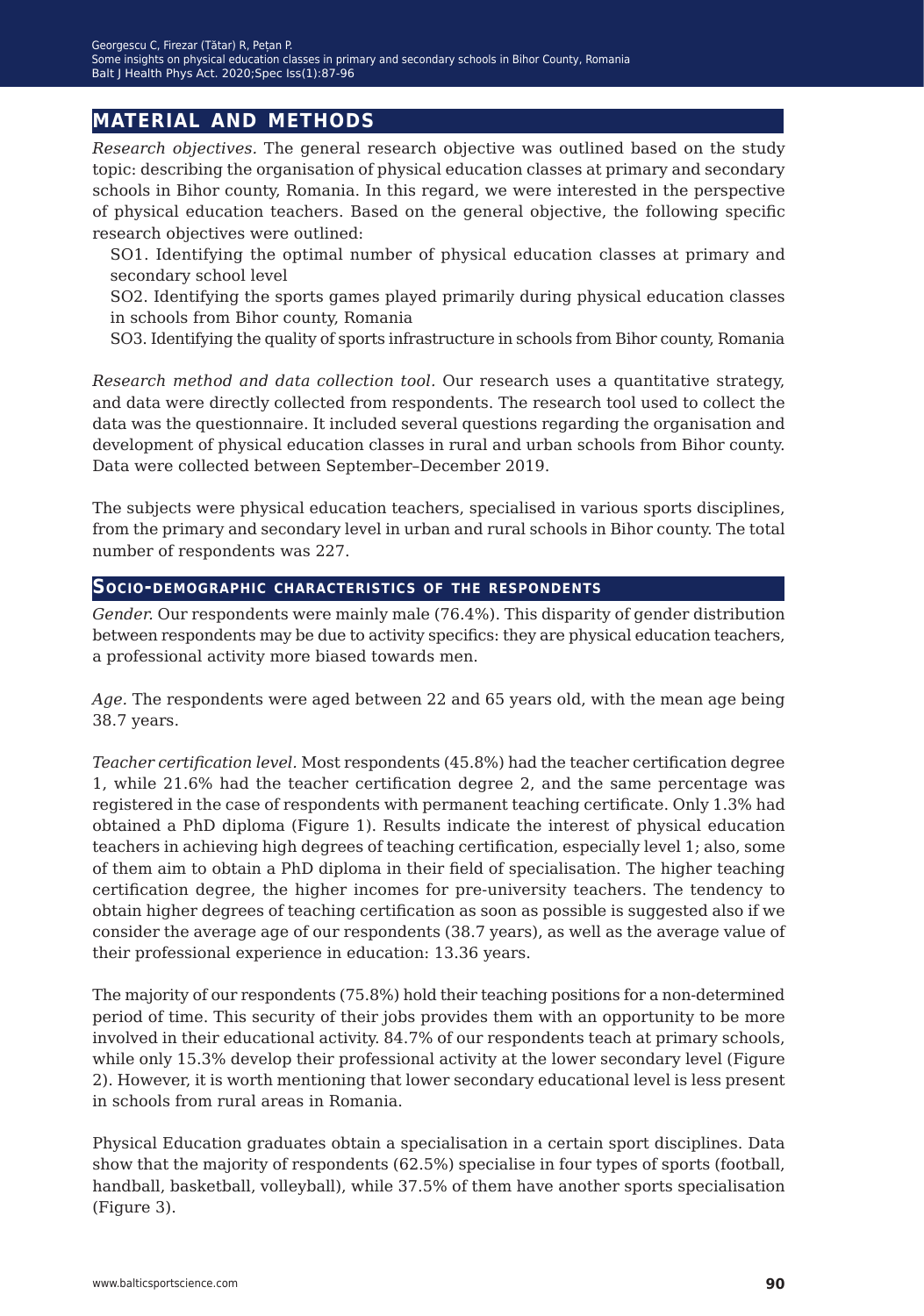

Fig. 1. Respondents' teaching certification degree (%)



Fig. 2. Educational level where the respondents teach (%)



This distribution of various sports disciplines (36.6% – football, 13.8% – handball, 6.3%, volleyball, 5.8% – basketball) overlaps with the hierarchy of the most played sport games in Romanian schools. This aspect is closely determined by the sports infrastructure in schools: all schools have a delimited area for football or handball, and very few have the necessary facilities for playing volleyball or basketball.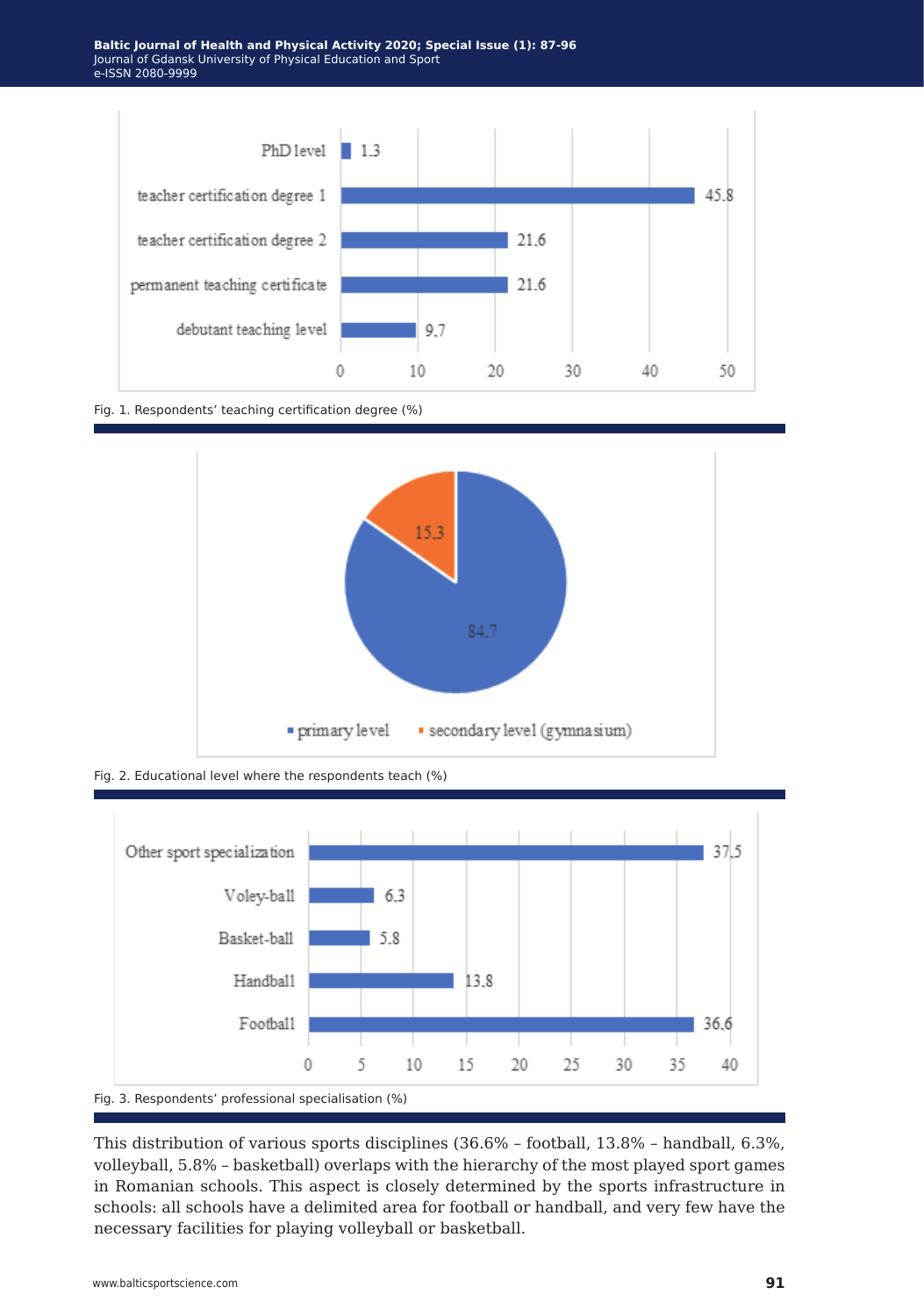## **results and discussion**

### **Physical education classes in schools**

Results show that 50.7% of schools are located in urban areas and 48.5% are rural schools. This highlights a relatively uniform distribution of schools in Bihor county, which indicates a concern of local authorities (City Halls and County Councils) to ensure equal educational conditions both for urban and rural areas.

86.7% of the respondents consider that the number of hours allotted to playing different sport games during physical education classes in schools is not enough (Figure 4). According to the school curriculum, the number of physical education hours at primary and secondary levels does not exceed 2 hours per week. This number of physical education hours is not enough. Our research results show that the average number of necessary hours would be 3.69/week. This number is also close to the recommendations made by the European Union regulations. It is noticed the need to increase the number of physical education hours in Romania in order to achieve the proposed educational objectives.



Fig. 4. Time allotted to playing sport games during physical education classes (%)

Football, basketball, handball, volleyball are the most played sports games during physical education classes in schools from Bihor county. This distribution complies with the beforementioned hierarchy of sports specialisations in the case of physical education teachers. In addition to these sports games (the practice of which is also conditioned by the sport infrastructure in schools), also sports such as rugby-tag, oina (a typical Romanian sports game) or table tennis are mentioned, even if with a lower frequency. In order to be practiced in schools, football and handball do not require infrastructure that is difficult to obtain. Our study also aimed to find out if physical education teachers at primary and secondary levels are satisfied with the current sports infrastructure in schools and if they consider that also other sports games can be played in decent conditions in schools.

Regarding the sports infrastructure in schools, the highest percentages are registered in the case of subjects who evaluate its quality as acceptable (32%) and rather good (40%). Subjects who appreciate the quality of sports infrastructure in schools as poor and very poor is clearly lower than those who appreciate it as acceptable, good and very good (Figure 5). This aspect is surprising and, at the same time, gratifying because this means that physical education teachers can carry out their activity in good conditions.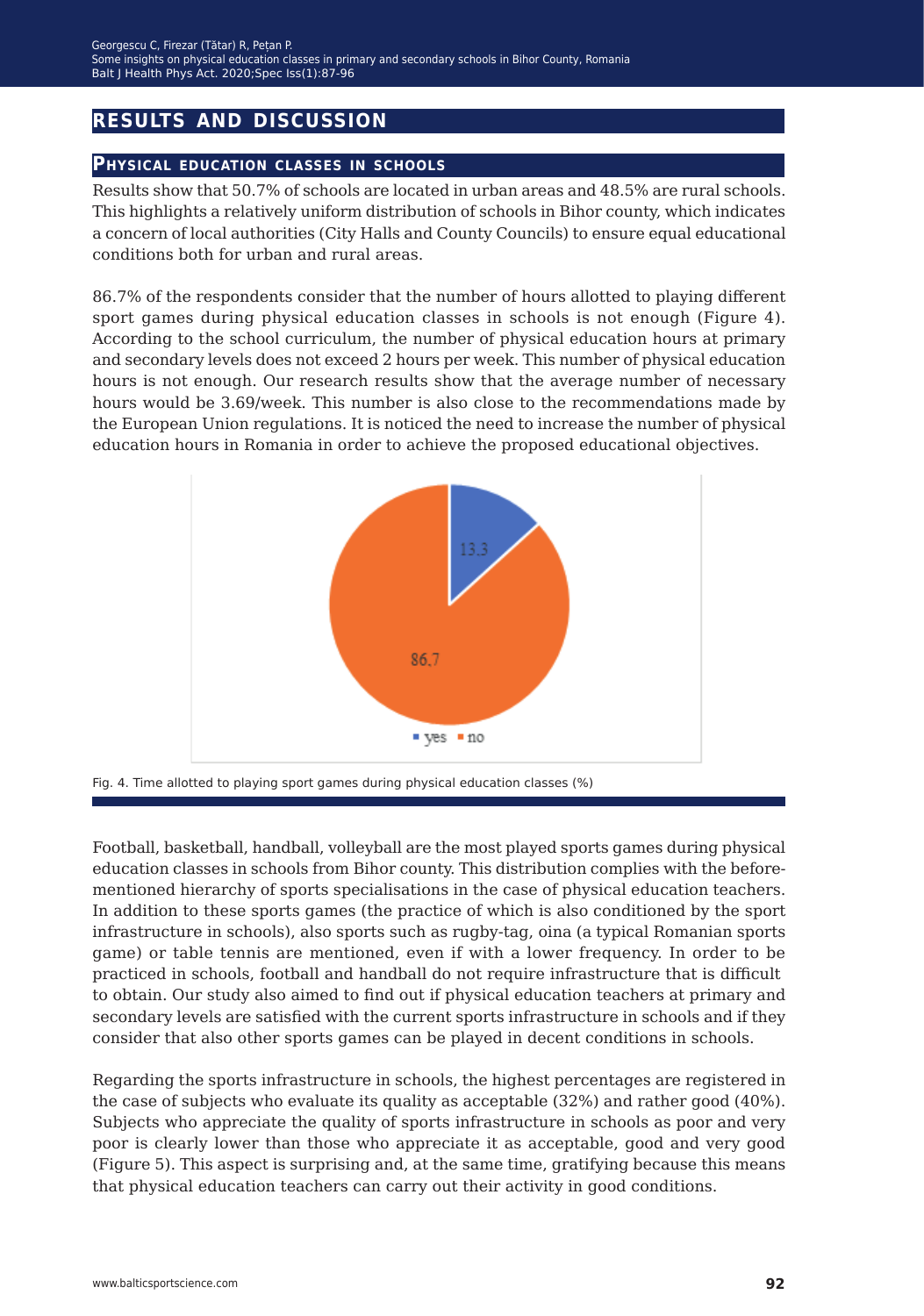

Regarding the quality of sports infrastructure, especially regarding artificial sports turfs or multisport floorings, respondents provided surprising answers. More than half of them (54.5% of respondents) declared that there were no synthetic or multisport floorings in their schools. However, 45.6% of them stated that they had such a sport facility in the school where they taught (Figure 6). This aspect can motivate physical education teachers to develop more physical and also extracurricular activities. The sport facilities provided by schools to physical education teachers represent a permanent issue for them. The increase in the quality of sports infrastructure is a constant requirement coming from teachers, but this is also a condition in order to increase the quality of physical education classes and to motivate students to get more involved in these educational activities.



Fig. 6. Artificial sports turf and multisport flooring in schools (%)

The majority of the respondents (82.4%) considered the City Hall to be the one that should contribute the most to the improvement of sports infrastructure at school level, followed by subjects (52.4%) who considered that the management staff of each school should be more involved in this regard. The private business sector as well as students' parents were not perceived as having an obligation to intervene in this regard (Figure 7).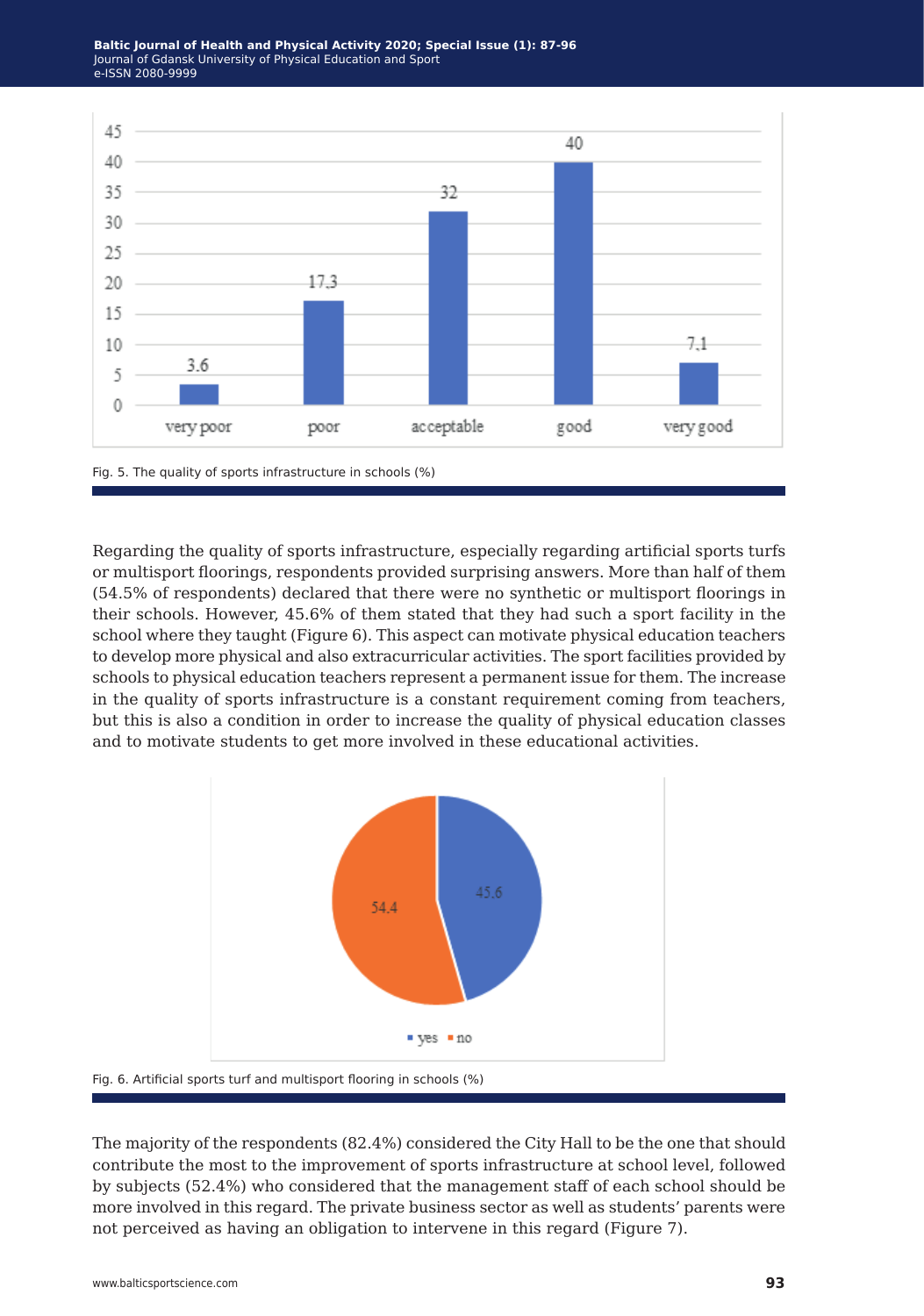

Fig. 7. Contribution to improve sports infrastructure in schools (%)

*Research limitation.* Our study provided a descriptive analysis in what regards physical education classes at primary and secondary (lower secondary) levels in schools from Bihor county, Romania. Therefore, one of the methodological research limitations is outlined: high schools are not included in our investigation. This could represent a future research direction.

## **conclusions**

Our research results indicate that 2 hours of physical education classes per week, scheduled by the school curriculum, are not enough. This number should be increased at primary and secondary school levels and should reach 3–4 hours weekly. In fact, these are also European Union recommendations in order to respect students' rights to education, to a modern sports infrastructure and their access to sports events and manifestations. Also, the most played sports games during physical education classes are football, basketball, volleyball and handball. This aspect is conditioned by several factors: they are the most frequent sports specialisations provided by higher education institutions in Romania, these sports games have the highest public appeal (also among children), and the facilities and infrastructure necessary for their development is not very difficult to achieve at minimum conditions. However, we note that a high percentage of respondents state that they have access to a high quality sports infrastructure in schools where they teach. But there is still a high number of schools in Bihor county (and the situation could be extended at national level) which do not have such sport facilities (with emphasis on artificial sport turfs or multisport floorings) in order to develop physical education classes in decent conditions.

A greater involvement of the local authorities, especially of City Halls, but also of the school management is required for an optimal development of these classes. They must intervene and find necessary resources to improve sport facilities for physical activities, which can thereby contribute to an increased level of health and wellbeing among students.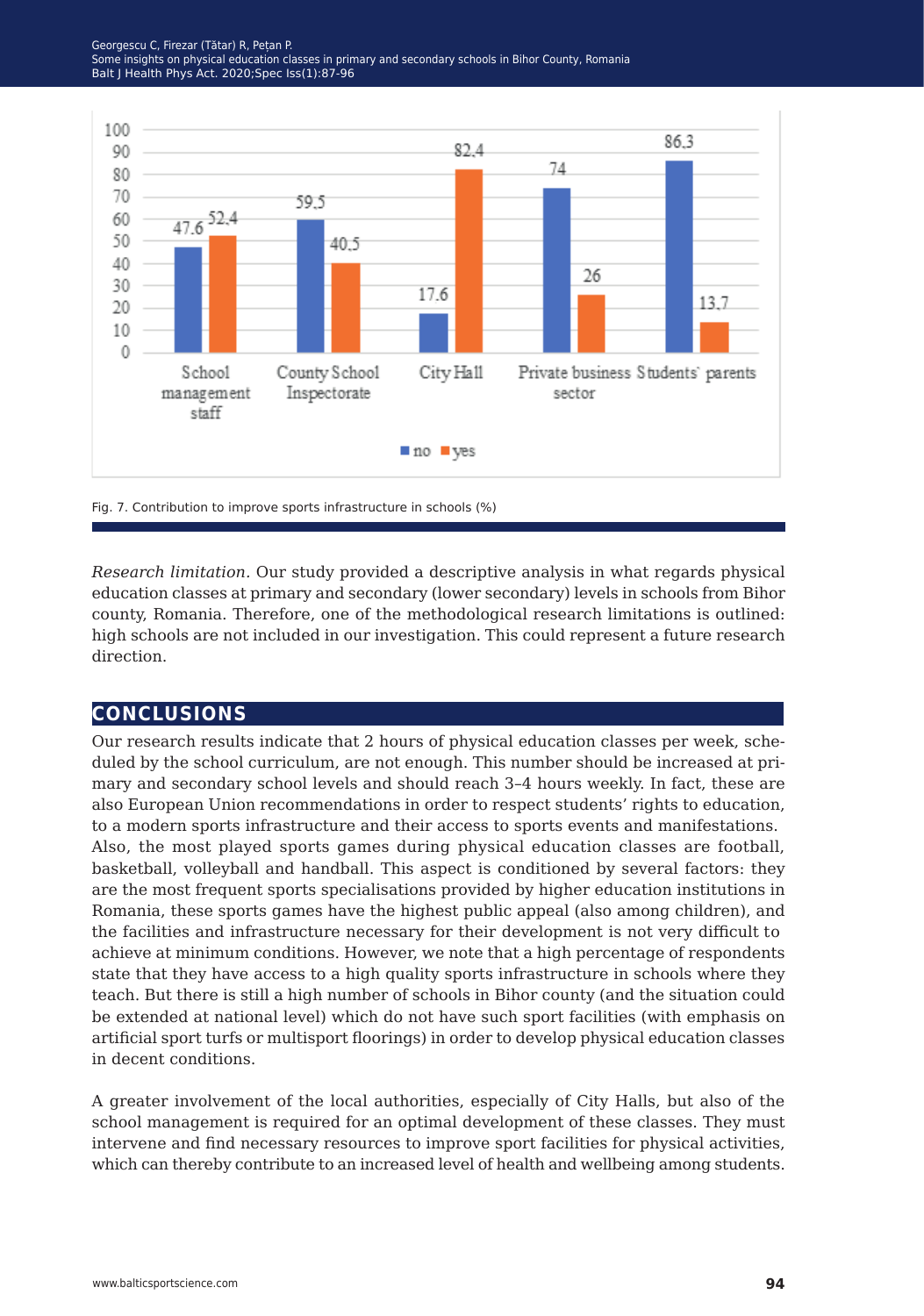### **references**

- [1] Ilies DC, Buhas R, Ilies M, et al. Sport activities and leisure in Natura 2000 protected area Red Valley, Romania. J Environ Protect Ecology. 2018a;19(1):367–372.
- [2] Kostecka K, Bojanowska M, Stoma M. The role of physical activity in instilling healthy lifestyle habits children. Balt J Health Phys Activ. 2017;9(3):133-140. <https://doi.org/10.29359/BJHPA.09.3.13>
- [3] Szczepanska-Klunder Z, Lipowski M. The role of self efficacy in undertaking health seeking behaviours by physical education teachers. Balt J Health Phys Activ. 2015;7(2):45-57.
- [4] Dragos P, Lucaciu G, Dinis I, Stef Gavris M, Szabo-Alexi P, Buhas S. Concepts concerning the content of children's training in some sport games Proceedings of the 4th international conference of the universitaria consortium (ICU 2018): The impact of sport and physical education science on today society, 62 – 72. Editografica SRL, INTL Proceedings Div, Bologna, Italy. 2018a.
- [5] Scutti G, Wendt JA. Football and Geopolitics. GeoSport for Society. 2016;5(2):100-106.
- [6] Buhas S. Sport and Physical Education Forms of Socialization. GeoSport of Society. 2015;3(2):53-60.
- [7] Telama R, Nupponen H, Pieron, M. Physical activity among young people in the context of lifestyle. European physical education review. 2005;11(2):115–137. <https://doi.org/10.1177/1356336X05052892>
- [8] Gaetano A. Relationship between physical inactivity and effects on individual health status. Journal of physical education and sports. 2016;16(2):1069–1074. <https://doi.org/10.7752/jpes.2016.s2170>
- [9] Marcu V, Buhas S. Sport Organizations management and science. Procedia-Social and Behavioral Sciences. 2014;117:678-682. <https://doi.org/10.1016/j.sbspro.2014.02.281>
- [10] Dragos P, Lucaciu G, Trifa I, Stef Gavris M, Szabo Alexi P, Buhas S. Aspects regarding the influence of communication on the motivation of employees in some sports organisations. Proceedings of the 4th international conference of the universitaria consortium (ICU 2018): The impact of sport and physical education science on today society, 73 – 77. Editografica SRL. INTL Proceedings Div. Bologna, Italy. 2018b.
- [11] Ratkowski W, Lapian T. Recreational Offer On The Example Of Sopot, GeoJournal of Tourism and Geosites. 2010;6(2):174–183. [Available at [http://gtg.webhost.uoradea.ro/PDF/GTG-2-2010/07\\_GTG-57-Ratkowski+Lapjan.](http://gtg.webhost.uoradea.ro/PDF/GTG-2-2010/07_GTG-57-Ratkowski+Lapjan.pdf) [pdf\]](http://gtg.webhost.uoradea.ro/PDF/GTG-2-2010/07_GTG-57-Ratkowski+Lapjan.pdf). [Accessed on 3 May 2020].
- [12] Ratkowski W, Lapian T, Szumilewicz A. Sport-recreational infrastructure of Sopot. GeoJournal of Tourism & Geosites. 2011;7(1):115–131. [Available at [http://gtg.webhost.uoradea.ro/PDF/GTG-1-2011/11\\_71\\_Ratkowski+.pdf\]](http://gtg.webhost.uoradea.ro/PDF/GTG-1-2011/11_71_Ratkowski+.pdf). [Accessed on 3 May 2020].
- [13] Kruk J. Physical activity and health. Asi Pacific J Cancer Prevent. 2009;10:721-728.
- [14] Wang G, Pratt M, Macera CA, Zheng ZJ, Heath G. Physical activity, cardiovascular disease, and medical expenditures in U.S. adults. Ann Behav Med. 2004;28:88–94. [https://doi.org/10.1207/s15324796abm2802\\_3](https://doi.org/10.1207/s15324796abm2802_3)
- [15]Yancey AK, Fielding JE, Flores GR. Creating a robust public health infrastructure for physical activity promotion. Am J Prev Med. 2007;32:68–78.<https://doi.org/10.1016/j.amepre.2006.08.029>
- [16] Hantiu I, Stanescu M. Particularities of school physical education in Romania. Palestrica of the Third Millennium Civilization and Sport. 2011;12(3):258 – 264.
- [17] Pop CL. Physical and health education for a resilient future workforce. Rom J Multidimens Educ. 2015;7(2):133-140. <https://doi.org/10.18662/rrem/2015.0702.12>
- [18]Soos I, Biddle S, Boros-Balint I, et al. Prevalence of sedentary behaviour in young people in Romania and Slovakia. Eur Phys Educ Rev. 2012;18(1):19–46. <https://doi.org/10.1177/1356336X11430659>
- [19] Onet A, Ilies DC, Buhas S, et al. Microbial Air Contamination in Indoor Environment of University Sports Hall. J Environ Protect Ecology. 2018;19(2):694–703.
- [20] Ilies DC, Buhas R, Ilies A, et al. Indoor Air Quality Issues. Case Study: The Multipurpose Sports Hall of the University of Oradea. Environ Eng Management J. 2018b;17(12):2999–3005. <https://doi.org/10.30638/eemj.2018.300>
- [21] Ilies A, Dehoorne O, Wendt JA, Kozma G. For Geography and Sport, Sport Geography or Geography of Sport. GeoSport for Society. 2014;1(1–2):7–18.
- [22] Derlaga A, Wendt J. Cross-border co-operation between the Republic of Romania, Ukraine and Moldova. In: Kitowski J, editor. Regional transborder co-operation in countries of Central and Eastern Europe – a balance of achievements. Warsaw: PAN, Geopolitical Studies; 2004; 14, 141–158.
- [23] Griggs G. Physical education: primary matters, secondary importance. Int J Prim Element Early Years Educ. 2007;35:59–69. <https://doi.org/10.1080/03004270601103350>
- [24] Randall V. Becoming a primary physical educator. Education. 2020;48(2):133–146. [https://doi.org/10.1080/030042](https://doi.org/10.1080/03004279.2019.1594330) [79.2019.1594330](https://doi.org/10.1080/03004279.2019.1594330)
- [25] Duncombe R, Cale L, Harris J. Strengthening 'the foundations' of the primary school curriculum. Education. 2018;46(1):76–88. <https://doi.org/10.1080/03004279.2016.1185137>
- [26] Jess M, McEvilly N, Carse N. Moving primary physical education forward: start at the beginning. Education. 2017;45(5):645–657. <https://doi.org/10.1080/03004279.2016.1155072>
- [27] Dehoorne O, Wendt J. A, Mikhailov A, Berdenov Z, Ilies A. Cartographic representation of a sports (football) competition – UEFA Youth League (2013–2019). Geosport for Society. 201911(2):86–100. [https://doi.org/10.30892/gss.1104-051](https://doi.org/10.30892/gss.1104-051 )
- [28] Buhas S, Herman G, Stef-Gavris M. Aspect regarding speed development in football game in 12 14 years old children. GeoSport for Society. 2018;8(1):21 –29.
- [29] Taylor MI, Spray MC, Pearson N. The influence of the physical education environment on children's well being and physical activity across the transition from primary to secondary school. Human Kinetics Journals. 2014;36(6):574– 583.<https://doi.org/10.1123/jsep.2014-0038>
- [30] Romanian Parliament. Legea Educatiei Nationale 1/2-2011 [National Education Law no. 1/2011] published in the Official Monitor no.18 from 10 January 2011. Romanian. [Available at [https://www.edu.ro/sites/default/files/\\_](https://www.edu.ro/sites/default/files/_fi%C8%99iere/Minister/2017/legislatie%20MEN/Legea%20nr.%201_) [fi%C8%99iere/Minister/2017/legislatie%20MEN/Legea%20nr.%201\\_2011\\_actualizata2018.pdf](https://www.edu.ro/sites/default/files/_fi%C8%99iere/Minister/2017/legislatie%20MEN/Legea%20nr.%201_)]. [Accessed on 8 May 2020].